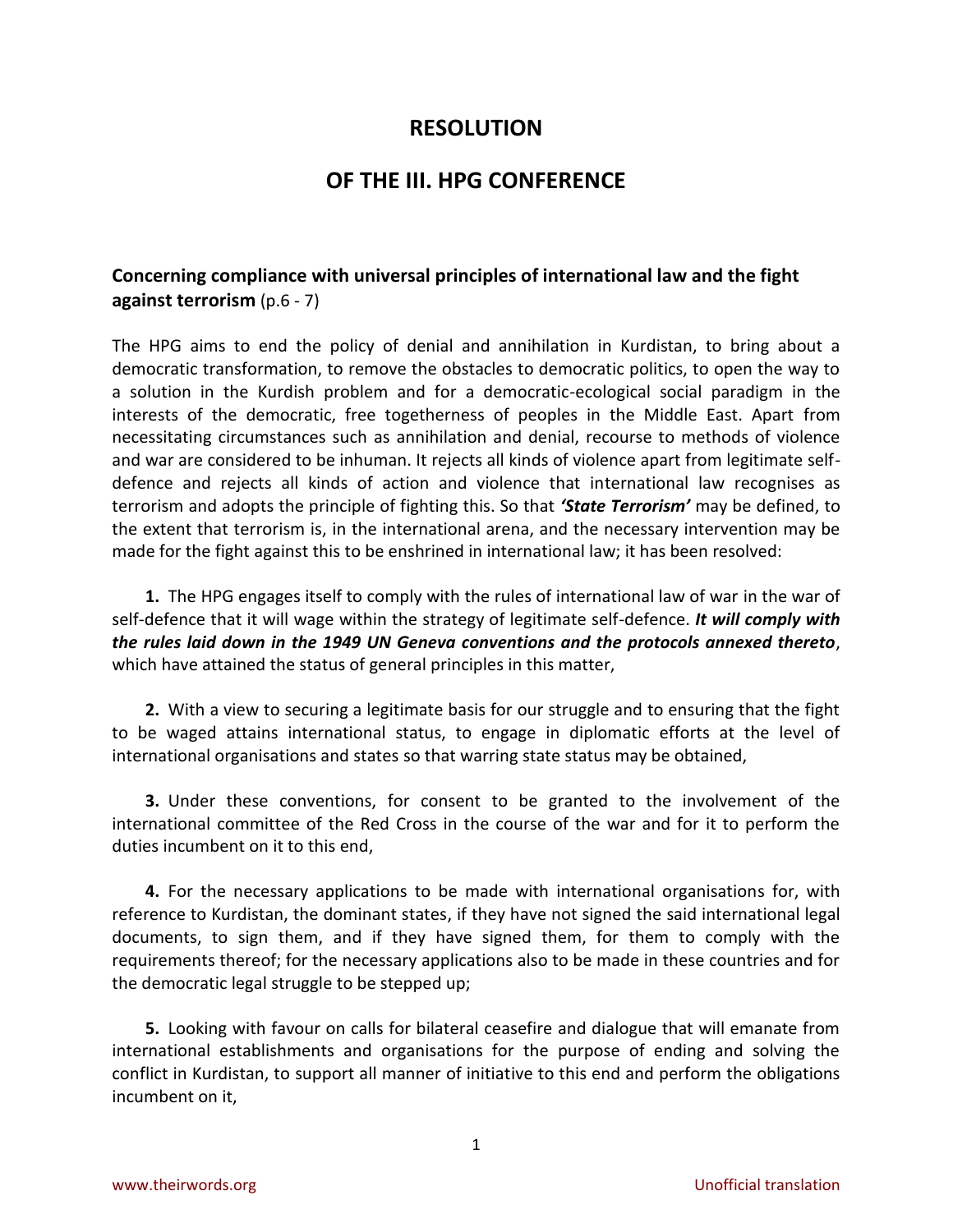**6.** To condemn as terrorism all manner of attack mounted in contravention of human rights and all manner of approach to violence that exceeds the notion of legitimate selfdefence; on this basis, to condemn the unlawful attacks mounted against our people as terrorism, and for these to be recognised as terrorism,

**7.** For initiatives to be undertaken to expose in the international arena the terrorist attacks mounted against our people; for the right of reply to be reserved with reference to such cases,

**8.** To fight in the national and international arena against all manner of terrorist attack on human rights by the mentality of domination, denial, bigotry and attack; to undertake initiatives at the international level for *'State Terrorism'* to be defined and recognised, and to be open to cooperation and solidarity to this end,

**9.** With a view to the attack aimed at annihilation contrary to the laws of war against the guerrilla force and people in Kurdistan being researched, documented and submitted to international public opinion, for a committee to investigate war crimes to be established within the structure of the HPG and to fight against such annihilatory attacks, and

**10.** For the draft decision titled the rules to be obeyed in war, Which Kongra-Gel has accepted and enshrined in a resolution, to be complied with.

## **Rules for the conduct of warfare** (p.7 to 10)

The Kurdish question preserves its position as an unresolved issue on the world's agenda. It is an important criterion showing the level of politics and law that humanity has reached. Kurds are a people whose existence has been denied. The rights and agreements adopted at international levels have not been implemented for the Kurdish people. The rights of Kurdish people have not only been denied but they have also been turned into a trap. They have been prevented from utilizing their natural cultural and individual rights including their political rights and entitlement to education in their mother tongue. That is why, from our point of view, one of the serious crimes against humanity has been perpetrated against the Kurds.

The experience of warfare in the last 20 years shows the level of destruction: the reality that more than 5 thousand people have been extra judicially killed, 4 thousand villages have been burnt, about 5 million people have been forcefully migrated and more than 15 thousand guerrilla have been martyred. This is the balance sheet of the state terror implemented in the North of Kurdistan. In the Southwest Kurdistan, Kurds are being treated, as migrants while their citizenship and cultural rights are not being recognised. In Iran, Kurdish existence is recognised, but its political identity and rights are rejected and cultural development is hindered. In Iraq, although there is a move towards a solution, the threats to the constitutional gains of the Kurds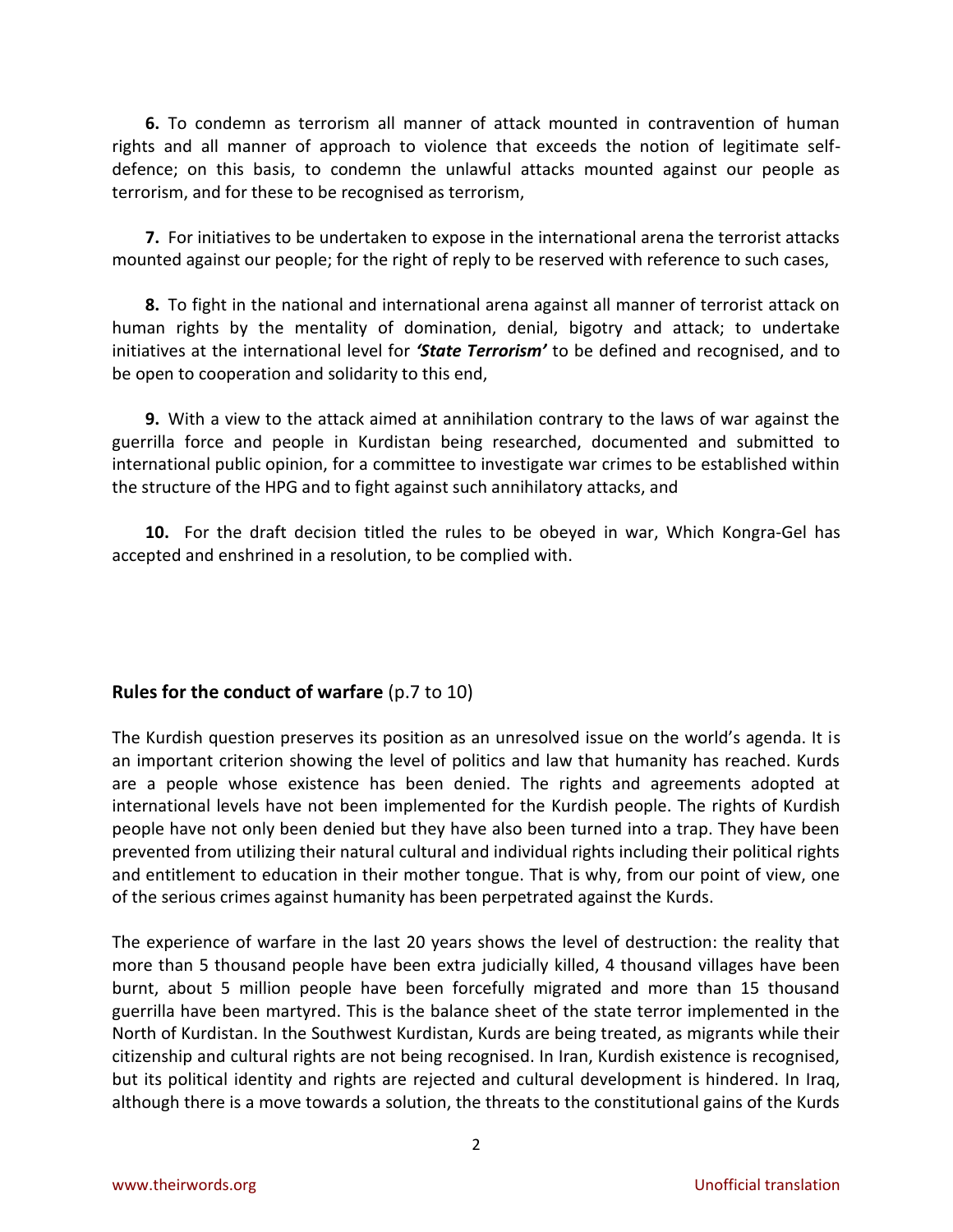continue. In the midst of such a suffocating and negative environment, it can be understandable why Kurds will incline to violence. Those states, that have constituted the international law, have ignored the interests of the Kurdish people and the political fate of Kurdistan due their national and regional interests. The right to self-determination and legitimate defence that are enshrined in the international documents have not been transformed into practical steps for the Kurds.

The Kurdish side has adopted the principle of not using violence to destabilize the state by looking at the 30-years fight, but only on the basis of a legitimate self-defence position. In order to develop a democratic and peaceful solution for the Kurdish issue and to lay the groudwork for UN Geneva Conventions, the PKK has declared a unilateral cease-fire and keep-going unilateraly since 1998. But this request has received no positive response from Turkey and from the other countries of this region. For a people whose existence and cultural rights are denied, war is not an alternative but, unfortunately, a compulsion to protect its existence, honour and life.

Nevertheless, the UN does not consider the struggle of peoples for self- determination, on the basis of the peoples` right to that, to be an internal security question, but evaluates it in the framework of prohibition of the use of force in international relations in the Ceneva Conventions.

The UN General Assembly has confirmed this with its decision 1970/2625, taken on 24 October 1970. In addition, the Geneva Agreement dated 12th of August 1949, article 1-4 first protocol dated 1977, evaluated the people's armed conflict within the framework of the right to selfdetermination against colonial superiority, foreign invasion and racist regimes as an international conflict. Many conventions adopted in international plan contein also armed defence as a way in the case of wrongful seizure of people's and group's right. But no body choose to fight if it is not obligatory.

Warfare can only be put on the agenda within the framework of the utilization of the right to legitimate self-defence as accepted by the UN. Legitimate defence is as valid for all living organisms whose life and future are under threat as it is for nations, ethnicity, belief and cultural communities. Legitimate defence is a legal right. There is an acceleration of legal struggles in the age in which we live. The individual, nation, class, gender, belief and groups based on different cultures have had gains from a legal perspective. However limitations on the utilization of natural democratic rights and the violent replies to such demands, constitute one of the fundamental problems of our world. Problems of application are observed including those states that have signed the international agreements. These norms are being indexed to the political plane hence they cannot play an active role in resolving the problems experienced by peoples.

This is why whether it be in the world or in the Middle-East, many problems cannot be solved. The same reasons are effective in the unresolved status of the Kurdish question. It is inevitable that the right to legitimate defence is utilized against the regimes that rule Kurdistan. The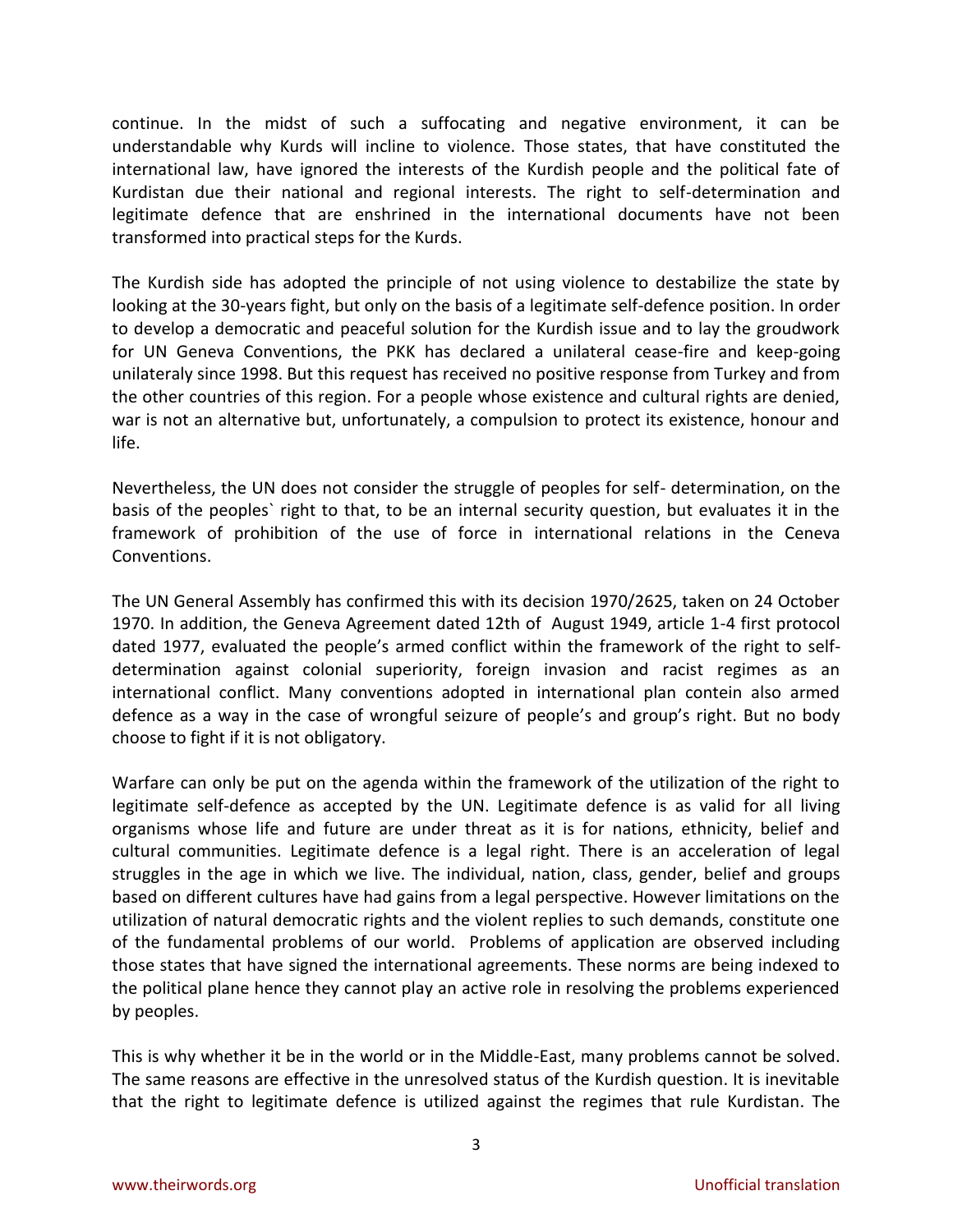states have ignored the people's natural rights, such as education in the mother tongue, and cultural and political rights.

The Kurdish side has prepared a comprehensive analysis of warfare and has reached strong conclusions in terms of what losses it brings to humanity and to nature. At the same time we are convinced that the sufferings experienced by civilians and non- military forces due to the actions of both sides in a conflict must be overcome. As the Kurdish freedom movement we declare our obligation to the Geneva Conventions and the judgements of the International Court of The Hague without the repetition of past mistakes and we call on all states related to the Kurdish question to comply with them.

## **General Rules:**

**1.** Legitimate defensive warfare is fundamentally a self- defence to protect natural democratic rights. One can only resort to war to contribute to the solution of problems when the solution is blocked and to unlock political dead-ends. The legitimate defence strategy does not hold a meaningless, fetishist understanding of violence. On the contrary legitimate defence is a compulsory struggle strategy that is legally binding and will develop a political resolution. It guards the right to life of all living beings and does not act with the aim of killing.

**2.** Within the legitimate defence strategy organized forces of the state, military organizations and counter-organizations that support them with their armed forces and those establishments that participate in war, the warmongers and those who attack civilian people shall be targeted.

**3.** This strategy holds the right to retaliation within the framework of legitimate defence. All peoples have the right to defend themselves when they are confronted with an assault on their national or cultural values and are under threat of annihilation. The right to retaliation against such assaults is legitimate, as long as it does not exceed its aim and scope and is not contrary to international agreements.

**4.** Within the legitimate defence warfare civilians and defenceless people are not targeted. They must be protected and their lives must be guaranteed. In war the lives of those affected, such as the wounded and captured, are to be protected and medical treatment supplied it is essential to give the opportunity for international humanity organizations such as Red Cross and Red Crescent to work and to inspect freely.

**5.** In warfare international legal inspection shall be accepted. The work of the media will be safeguarded.

**6.** It shall give the opportunity for the formation of a war crimes commission on the basis of laws for war which will be adhered to by both sides.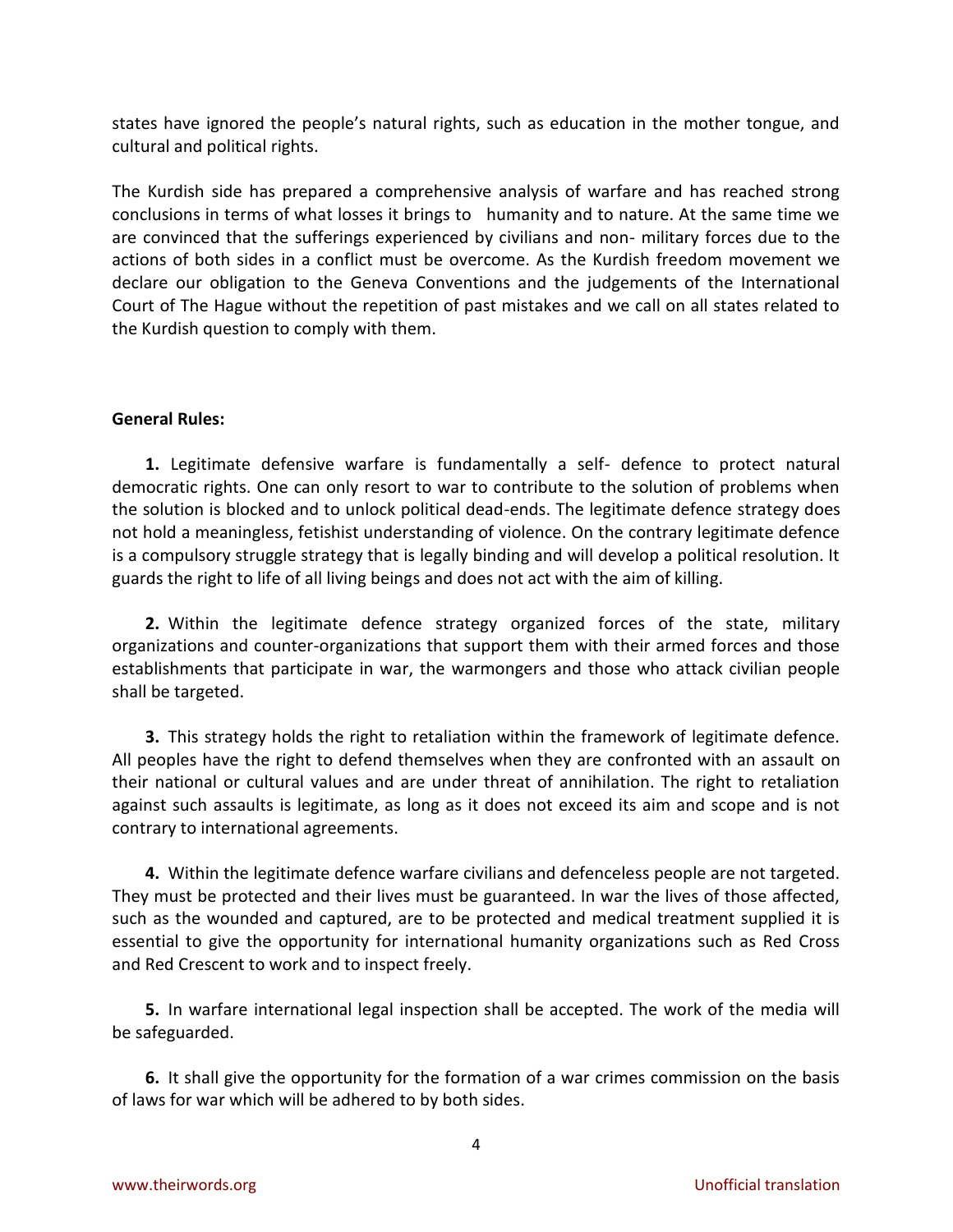**7.** On the basis of international humanitarian law on war crimes actions will be open to investigation by civil democratic organizations. During these it will be essential to protect the lives and material possessions of civil democratic establishments.

**8.** All parties form an investigation commission for internal breaches of rights.

**9.** Within the borders of state, the state and its policies are responsible for the actions of irregular forces.

### **b) With Regard to Civilians and Captives:**

**1.** The parties to the conflict shall protect the civilian population and its possessions and shall differentiate between the people and armed forces at all times. Civilians shall not be the targets of assaults.

**2.** Under no conditions can civilians be forced to migrate nor can they be prevented from going to their property or homes.

**3.** Respect will be shown to all people's rights, honour, beliefs and worship whether they have participated or not in the clashes.

**4.** Vehicles, which are necessary for the civil people to continue their lives, will not be attacked. An embargo on food will not be applied and destruction of food stocks will not be committed.

**5.** The lives, physical and mental integrity of those individuals who are out of the clashes or who have not directly participated in clashes shall be protected. Whatever their nationality, religious belief, cultural and sexual state they shall be protected at all times and without discrimination. All will be treated humanely.

**6.** The protection of children, women and elderly will be given a high priority. Children's right to education will not be restricted.

**7.** Those under the age of sixteen (16) will not take up arms and those under the age of eighteen (18) will not participate in armed clashes.

**8.** All respect will be shown to captives of war and to the lives, honour, individual rights and beliefs of civilians under the authority of the other party. These individuals shall be protected against all kinds of violence. Their rights to see, communicate and to obtain help from their families shall be protected.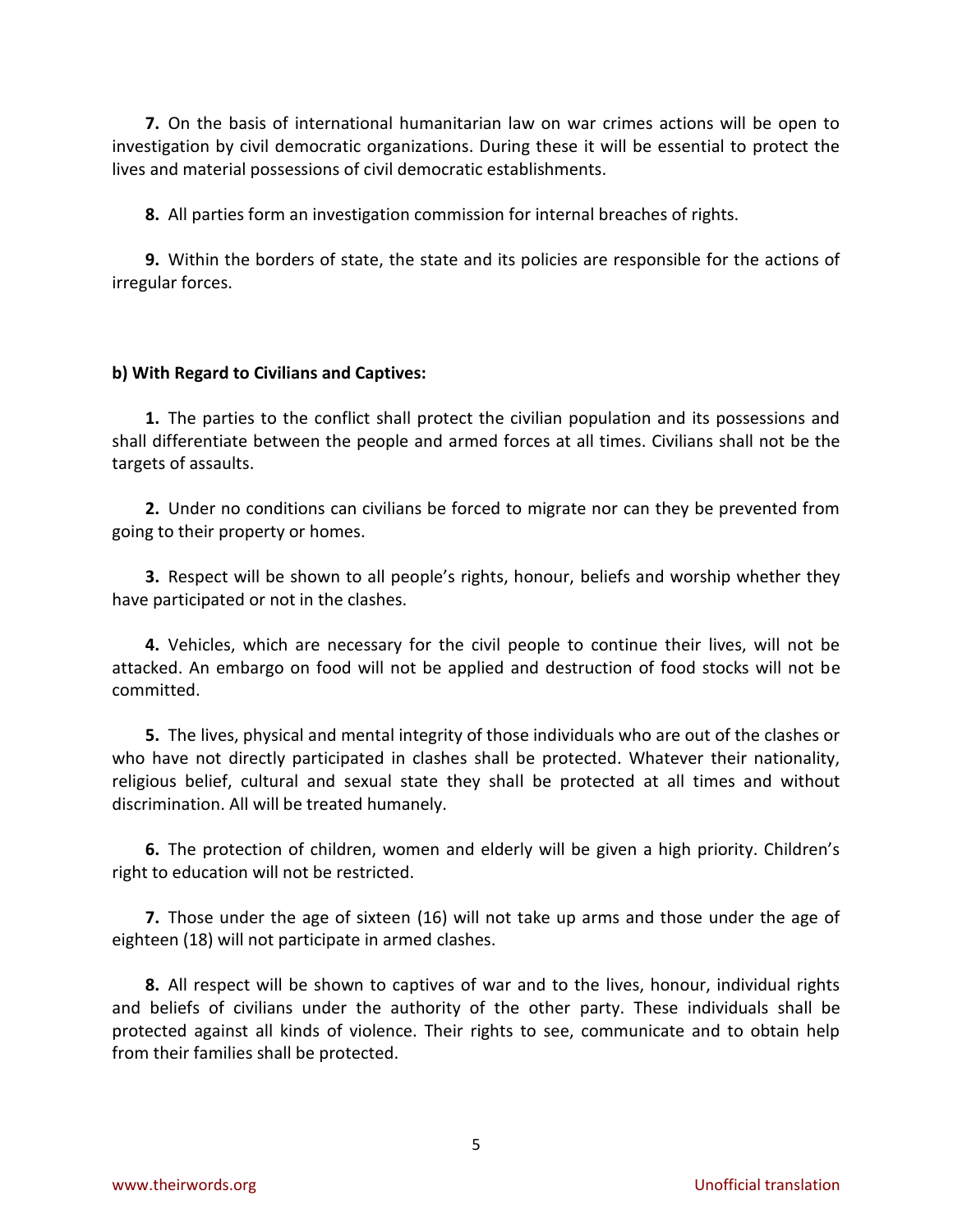**9.** All have the right to benefit from legal guarantees. No one can be held responsible for an action that they have not perpetrated. No one can be subjected to physical and mental torment and torture. No one can be subjected to racist and discriminatory practice.

**10.** No matter under what conditions there shall be any punishment without judgment. At the same time extra judicial executions shall be investigated and shall be accounted for.

**11.** Respect shall be shown to individuals' life and physical integrity (Murder, rape, disablement, torture and torment shall not be practiced).

**12.** Hostages will not be taken.

**13.** Crimes such as torture, rape, and compulsion to prostitution shall be subjected to the full weight of the law.

#### **c) With Regard to Armed Conflicts**

**1.** Weapons and eradication tools shall not be used excessively. Means and tools of warfare that cause needless losses shall be avoided.

**2.** Those who have surrendered, or due to other reasons have not involved in the conflict, shall not be killed or harmed.

**3.** In warfare (no matter under whose control the wounded and the sick are) they shall be brought to safety and treated. The signs of Red Cross and Red Crescent shall be accepted as protective signs.

**4.** Respect shall be shown to the dead in war times. No destruction of corpses shall be undertaken nor will they be exposed to the media or in places open to the public.

**5.** Those who die in war shall be handed over to their families.

**6.** Village guards and spies shall be surrendered and neutralized, shall not act for the purpose of killing.

**7.** Suicide acts will not be committed.

**8.** In conflicts the neutralization rather than the killing of forces shall be taken to be fundamental.

**9.** Forests will not be burnt or otherwise destroyed